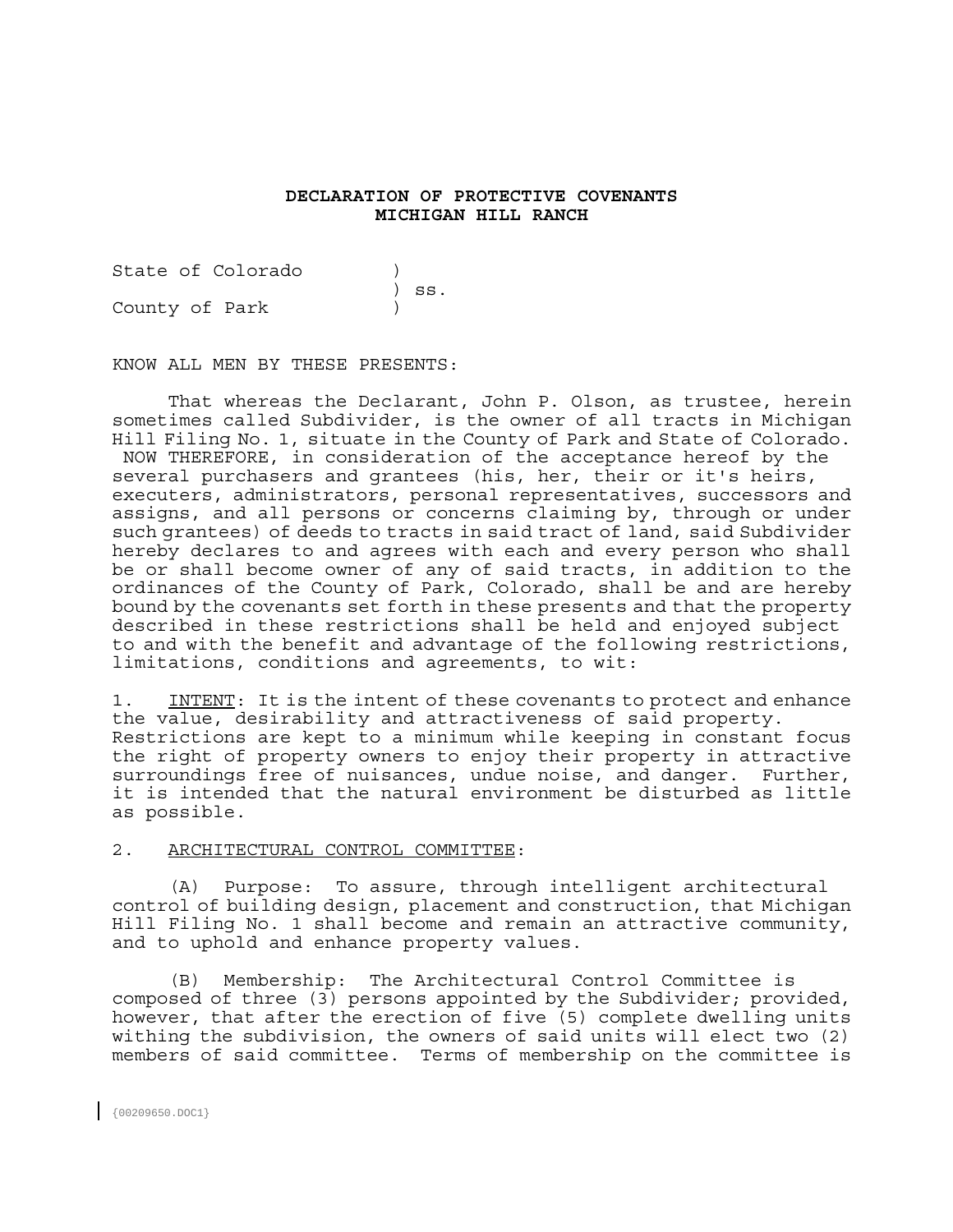three (3) years, after which time re-elections are held. A majority of the committee may designate a representative to act for it. In the event of death or resignation of any member of the committee, the remaining members shall have full authority to designate a successor except that Subdivider will be represented on the committee until ninety (90) percent of the tracts in Michigan Hill Filing No. 1 are sold and until five (5) complete dwellings have been erected, after which all three (3) members will be from the homeowners group. Neither the members of the committee nor it's designated representatives shall be entitled to any compensation for services performed pursuant to this covenant.

 (C) Authority: No structure, including walls and fences, shall be erected, converted, placed, added to or altered on any lot until the construction plans and specifications to include materials and colors to be used and a plan showing the location of the structure on the lot have been approved in writing by the Architectural Control Committee as to quality of workmanship and materials, harmony of external design with existing structures, and as to location with respect to other structures planned, to topography and to finished grade elevation. Structural color schemes including trim, will be compatible with the natural environment of the subdivision. Natural or earth colors (shades of brown or green or natural wood) are required.

 (D) Procedure: Contact with the Architectural Control Committee will initially be made through the Subdivider. The committee's approval or disapproval as required in these covenants shall be IN WRITING. In the event the committee, or it's designated representative, fails to approve or disapprove within thirty (30) days after plans and specifications have been submitted to it, approval will not be required and the related covenants herein requiring approval by the Architectural Control Committee shall be deemed to have been fully complied with, provided that all other covenants herein have been properly observed.

## 3. DWELLINGS AND LOCATION:

 A building permit must be obtained from Park County, prior to construction of any structure. The minimum size of the main dwelling shall be 400 square feet and the width shall not be less than one-third of the length. All structures must be first approved in writing by the Architectural Control Committee. Timber will be thinned and deadfall will be removed within a fifty (50) foot radius of each homesite. All structures must comply with the current Park County Building Code.

Any structure built will conform to Title 6 of Colorado Revised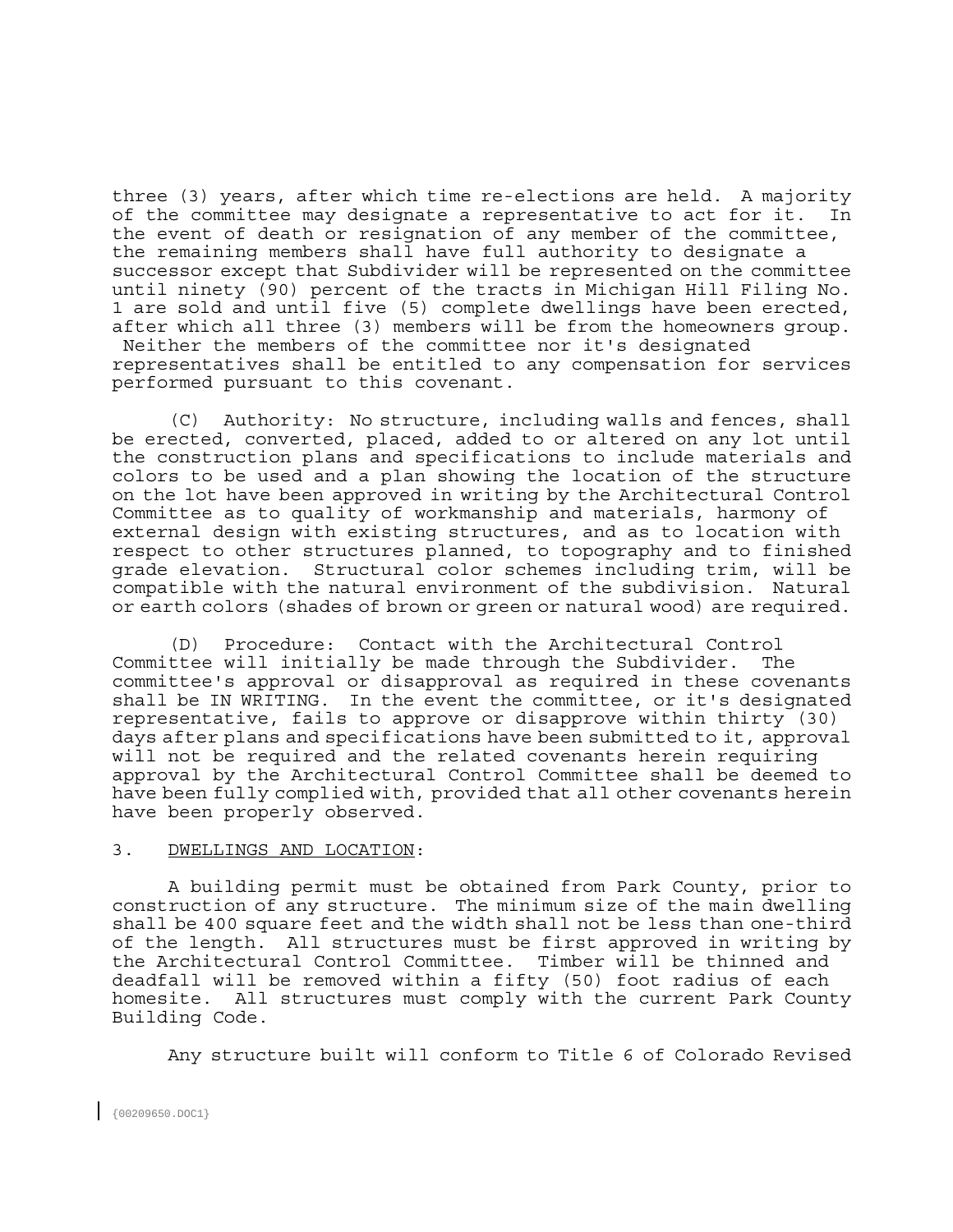Statutes, 1973, Article 7, Residential Energy Building Conservation Act of 1977, Section 6-7-106 as applies to minimum insulation standard for residential building.

 Dwellings will be set back a minimum of fifty (50) feet from front and rear lot lines and thirty (30) feet from side lot lines. If placed on supports or blocks, dwellings must be skirted within thirty (30) days of shell completion exceptions may be granted by the Architectural Control Committee. The exterior of each dwelling, or other structure located on any lot shall be maintained in good repair and painted condition. Exteriors must be of colors to blend with the natural environment. ALL COLORS MUST BE FIRST APPROVED IN WRITING BY SUBDIVIDER OR ARCHITECTURAL CONTROL COMMITTEE.

 (A) Camper Units and Motor Homes: All campers, where permitted by County Zoning, must be of a temporary and transportable nature, and must comply with County regulations as regards disposal of sewage and gray water. Campers may not be left on the property year-round, but must be pulled in and out with use.

 (B) Exceptions: Set-back requirements as set forth above may be adjusted in cases of topographic limitations or where excessive destruction of trees or foilage would be necessary to comply. Exceptions must be granted by Subdivider or by the Architectural Control Committee and must also be approved by Park County, in writing.

4. REFUSE AND RUBBISH: Rubbish, garbage or other waste shall be kept and disposed of in a sanitary manner, and containers shall be kept in a clean, sanitary condition. No trash, litter or junk shall be permitted to remain exposed upon the premises and visible from public roads or adjoining or nearby premises. Garbage and trash will be taken off the property when campers leave, or be otherwise secured where animals cannot get to it, and thus will not be encouraged to remain in the vicinity of houses and camps. There will be no dumping on any part of the property.

# 5. EASEMENTS:

 Easements for installation and maintenance, utilities, roadways, driveways and such other purposes incident to development of the property are reserved as described or shown on the recorded plat. Such easements will be kept open and readily accessible.

 When two flag lots have side by side "flagpoles", only one driveway will be constructed to serve both lots. Tracts fronting on the "flagpole" of any flag lot may use said flagpole to achieve access to their lots at any point where their lots front said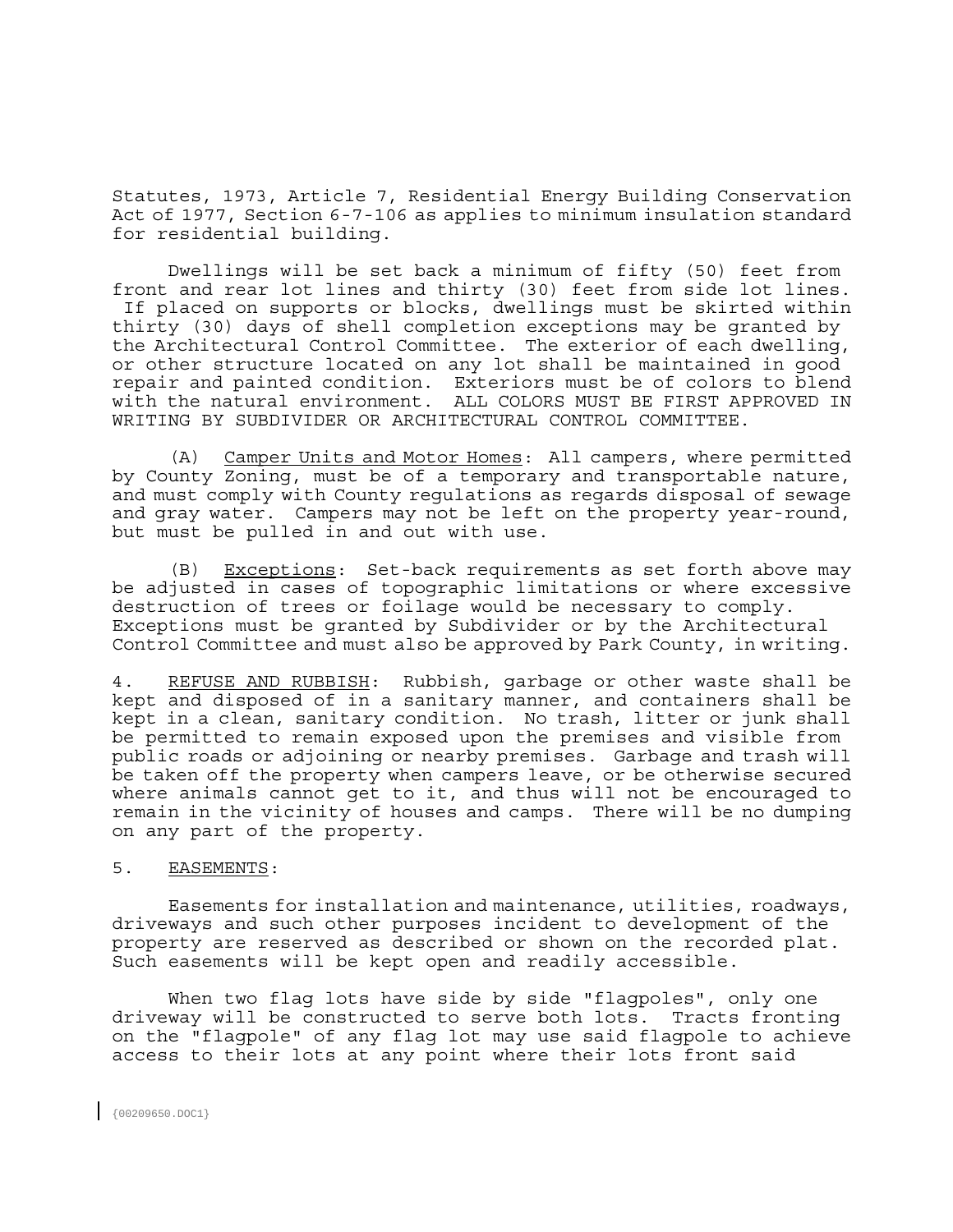# "flagpole."

# 6. COMMON AREAS:

 Common areas are for the enjoyment of all property owners. Individual users should cooperate to police trash and endeavor to maintain said common areas in clean, neat, natural condition in keeping with the spirit and decor of a high-caliber second home community. All common areas shall be kept open and unfenced. State Game, Fish and Parks Department regulations must be complied with. Subdivider and/or Michigan Hill Ranch Owners Association reserves right to establish and change fishing policy on common area lake. Owners of tracts along flood plain easements may not construct ponds and dams or in any way obstruct the natural flow of water into common area ponds. Augmentation dam may be used to provide water for fire fighting purposes. Any tract or tracts belonging to Park County are not included under terms of covenant restrictions.

#### 7. NUISANCE:

 Nothing shall be done or permitted on any tract which may be or become an annoyance or nuisance to the neighborhood. No obnoxious or offensive activities shall be carried on upon any tract. Obnoxious behavior on property with motor vehicles, whether from careless driving practice or from excessive noise, is prohibited. Storage of junk or old automobiles on lots is prohibited. Trail bikes, scooters and motor vehicles will be used on approved roads only.

# 8. ANIMALS:

 (A) Animals may be kept but should not be left unattended. DOGS will be kept under control of owners at all times, in compliance with Park County leash laws.\* No stables, corrals or other structure for the housing or feeding of horses or animals other than domestic pets, shall be located or placed closer than fifty (50) feet to any lot line or street. Existing boundary fences will not be removed, but may be reset to conform to staked property lines and/or be rebuilt as necessary. Tract owners purchasing tracts on the outside periphery of the property agree to jointly maintain fences with adjacent ranchers, as necessary.

 (B) Property owners may fence their property, after receiving approval from the Architectural Control Committee. Barbed wire fences are prohibited.

\* SEE PARAGRAPH 20.

÷,  $\star$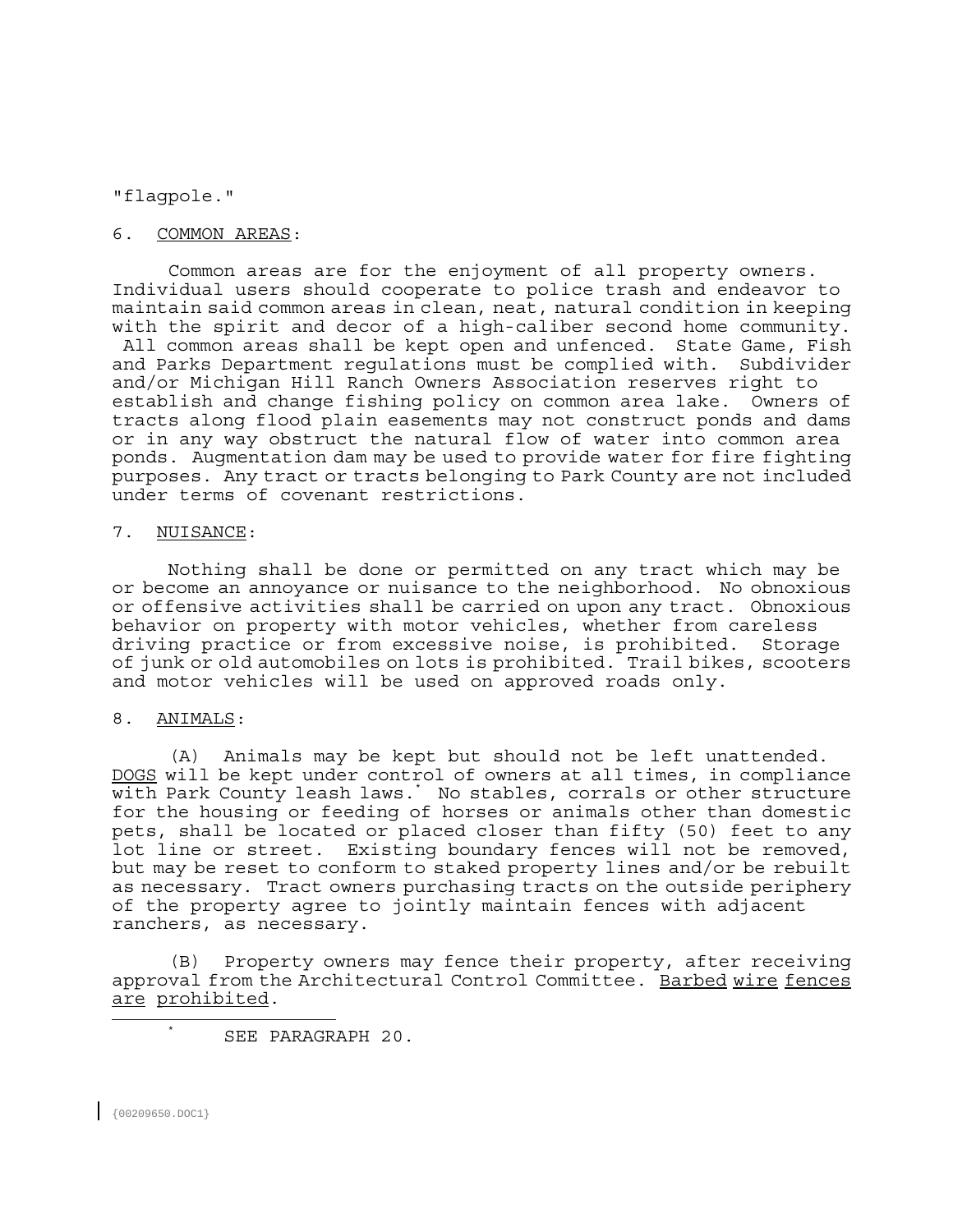9. SIGNS: Subdivider reserves the right to require the modification or removal of signs if deemed not in keeping with the area and subdivision decor.

#### 10. VEHICLE PARKING:

 No vehicles, trailers or vehicular equipment shall be habitually parked along any road.

# 11. DRIVEWAYS:

 Culvert pipe of diameter and length approved by Park County must be used to cross road ditches. Driveway permits must be first obtained from Park County. The County Road Supervisor will advise tract owners of size needed in area contemplated. (Park County regulations currently require that "Culverts serving private driveways from the county road shall be a minimum of 15" CMP (in diameter) and shall also have a minimum 12 inch cover. Driveway culverts shall extend a minimum of two (2) feet past the edge of the driveway on both ends.") Twenty (20) foot minimum length culvert pipe is recommended. Because too small pipe causes erosion of the road, it is essential that pipe of sufficient diameter be used.

#### 12. SEWAGE:

 Sewage disposal systems shall comply with the requirements of the State of Colorado and Park County Health Department. State law prohibits privies and outhouses whether chemical or dug; however, outside vaulted toilets are permitted, when first approved in writing by the County Sanitarian. The septic tank or field system shall not be nearer than fifty (50) feet to any tract line except with consent of the appropriate health official of the State or County, and no sewage, waste water, trash, garbage or debris shall be emptied, discharged, or permitted to drain into any body of water in or adjacent to the subdivision. Chemical toilets will not be dumped on Michigan Hill Filing No. 1 property. Property owners, to obtain approval and the necessary permits, must consult with the Park County Sanitarian, Fairplay, Colorado, before installation of sanitation systems.

#### 13. WATER:

 Water shall be supplied to the subdivision by each individual lot owner drilling his own well. Before a purchaser can construct a well on his property, he must obtain a well permit from the Colorado State Engineer's Office in Denver, Colorado. Household use only well permits will be the only types of permits granted for construction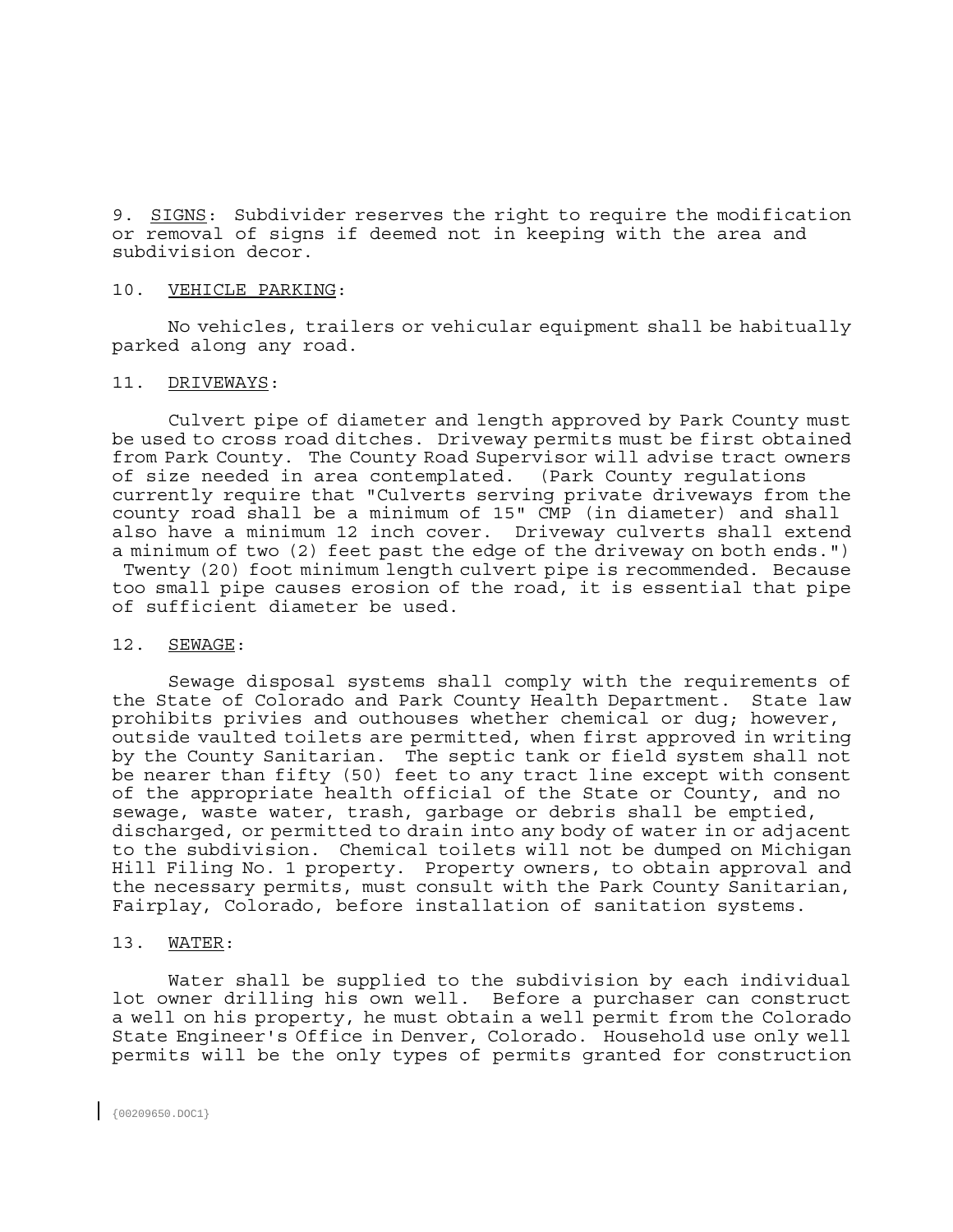of wells on the property. Lot owners obtaining household use only well permits are not allowed any external use of water, such as irrigation of lawns or gardens, nor are they allowed outside hydrants for watering of domestic animals.

14. FIREARMS: Discharge of firearms within the subdivision is prohibited.

## 15. MICHIGAN HILLS RANCH OWNERS ASSOCIATION (MHROA):

 Purchasers of tracts in Michigan Hill Filing No. 1 automatically become members of the Michigan Hill Ranch Owners Association, hereinafter referred to as MHROA. Purchasers of tracts understand that membership in and full support of MHROA is an absolute requisite for every purchaser and owner of a tract or tracts in Michigan Hill Filing No. 1. The purposes of MHROA are to assume ownership and control of, and responsibility for the common areas within the subdivision; to provide surveillance over the property, to include, but not limited to maintenance of signs and enforcement of Protective Covenants; to govern Michigan Hill Filing No. 1 as required; and to attend to such other matters as may be determined necessary by the MHROA Directors. TRACT PURCHASERS UNDERSTAND THAT PAYMENT OF DUES TO MHROA AND FULL COOPERATION WITH MHROA DECISIONS AND POLICIES IS A REQUIREMENT CONCOMITANT WITH TRACT PURCHASE AND OWNERSHIP, THAT PERIODIC DUES AND/OR FEES WILL BE REQUIRED WHICH MUST BE PROMPTLY PAID, AND THAT NON-PAYMENT OF SUCH DUES OR FEES WILL CAUSE A RECORDED LIEN TO BE PLACED AGAINST THE DEFAULTING MEMBER'S TRACT OR TRACTS.

 Fees will be in accordance with MHROA By-Laws. MHROA will operate as a non-profit organization, it's books may be examined at all reasonable times by the property owners, and Rules and By-Laws separate from these covenants will be provided each purchaser prior to purchase of this tract. MHROA will not create unreasonable burden, requirements, or costs upon property owners in Michigan Hill Filing No. 1. Examples of MHROA responsibilities are: The regulation and enforcement of the terms and conditions of the water augmentation plan and court decree concerning the water rights perfected by the Subdivider to provide well permits for the subdivision, and to purchase more water if necessary; payment of taxes on community areas; maintenance of community areas and equipment; maintenance of lakes and dams; payments for stocking of lakes with fish; maintenance of common drinking water sources, if provided; maintenance of sewage dump station, if installed; enforcement of Protective Covenants; surveillance over property to prevent theft or vandalism; repainting or replacing of signs; surveillance over adjacent development and new County or State laws in order to maintain property owners' rights and uphold values. Since the roads will be private the bulk of the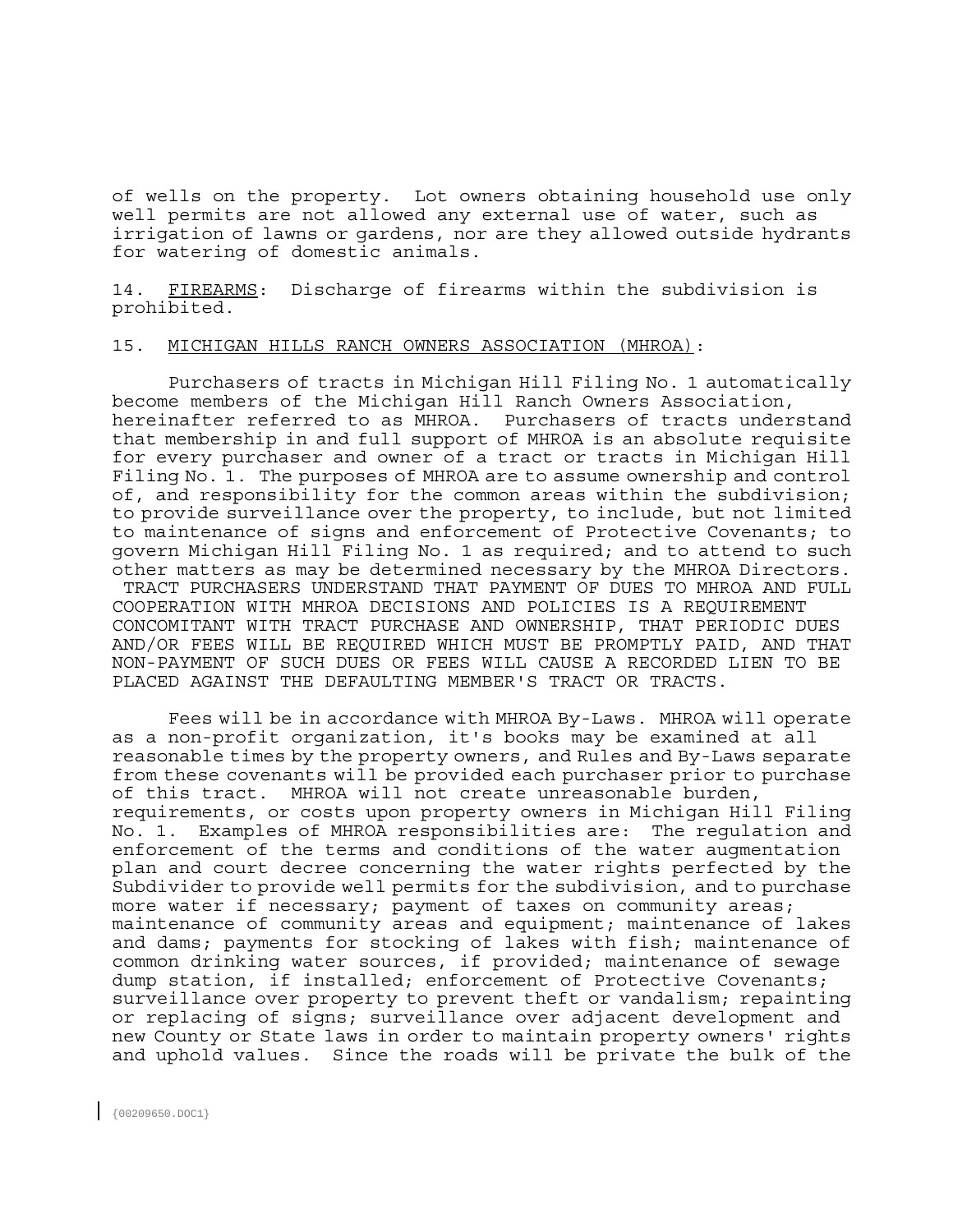MHROA yearly dues will go toward the year around maintenance of the roads.\*\* Subdivider may retain control of and responsibility for above functions until ninety (90) per cent of all tracts are sold, at which time full responsibility must be vested in the MHROA excepting that Subdivider also may progressively relinquish control to the MHROA as indicated by circumstances and in it's sole discretion. There will be one vote per tract. Tract(s) belonging to Park County are non-assessable and they will not enjoy the use of the common area facilities. Unsold tracts belonging to Subdivider, it's heirs, successors or assigns, are non-assessable.

 No liens may be placed by the MHROA on lots owned by Michigan Hill Ranch; and if liens have been placed against lots which subsequently are foreclosed upon by John P. Olson, as trustee, such liens shall be null and void. Any and all liens will be inferior to any liens which John P. Olson, as trustee may have.

16. RIGHT OF SUBDIVIDER: Subdivider, its successors and assigns, expressly reserves the right:

 (A) to amend or revoke any Protective Covenants then in existence, but no such amendment or revocation shall apply to any tracts that are sold prior thereto without the written consent of a majority of the then-owners of any such tracts.

 (B) to enter into agreements with the purchaser of any lot or lots (without the consent of the purchasers of other lots or adjoining or adjacent property) to deviate from those conditions, restrictions, limitations and agreements herein set forth, and any such deviation which shall be manifested by agreements in writing shall not constitute a waiver of any such condition, restriction, limitation, agreement as to the remaining lots in said subdivision, and the same shall remain fully enforceable by the original Subdivider, his successors or assigns on all other lots located in the said subdivision and the grantees of such other lots, except as against the lot where such deviation is permitted.

 (C) to sell large portions of Michigan Hill Ranch land, which may be excluded from the provisions of these covenants, and to place such restriction thereon as the highest and best use of the land requires, except that Subdivider agrees to provide adequate protection to adjacent tract owners to assure the lasting value and attractiveness of their property, in keeping with the spirit and intent of these covenants.

{00209650.DOC1}

÷,

 <sup>\*\*</sup> SEE PARAGRAPH 21.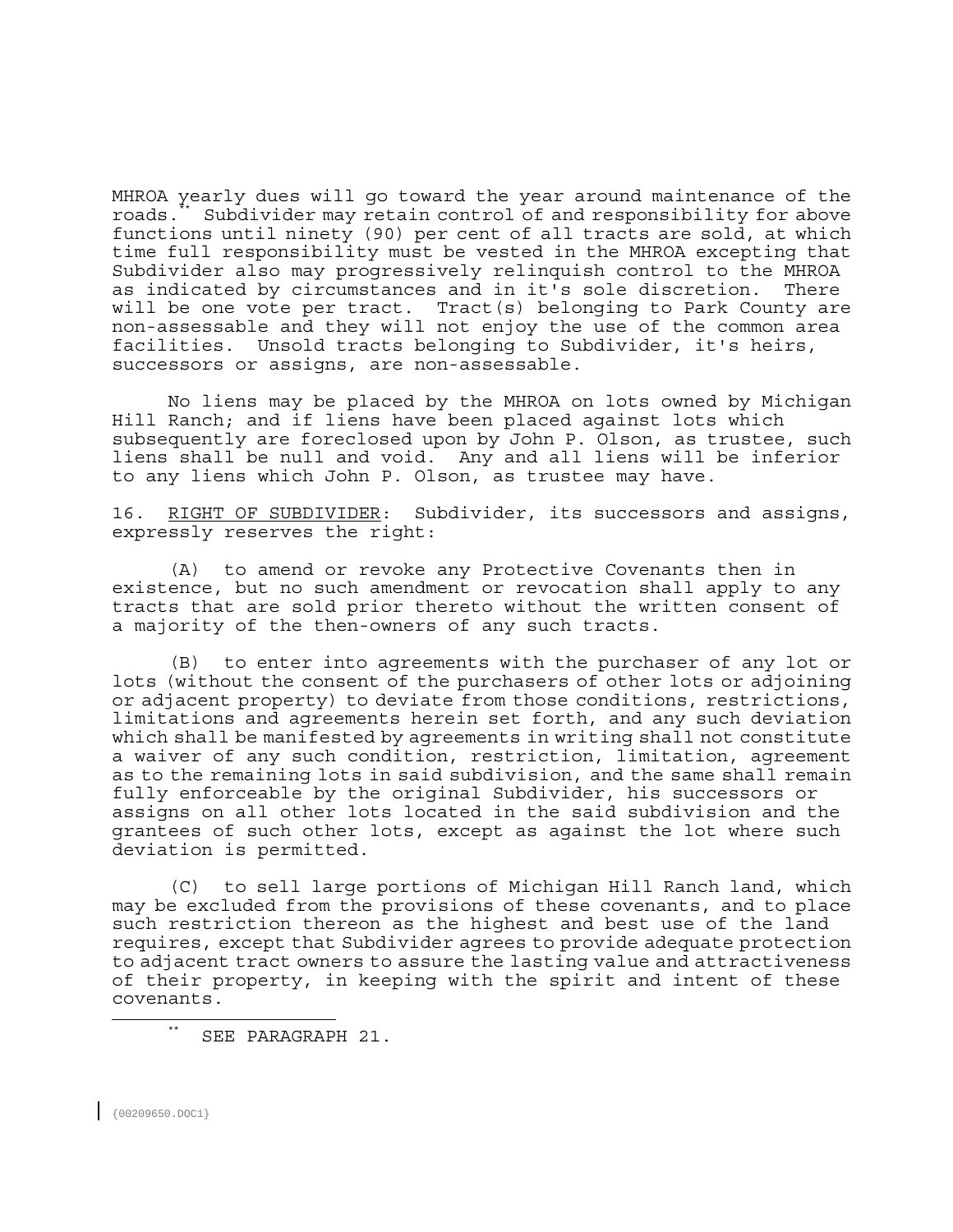(D) to maintain advertising, entrance, safety and directional signs throughout the subdivision.

#### 17. TERM OF COVENANTS:

 These Covenants and restrictions are to run with the land and shall remain in full force and effect for twenty (20) years from the date these Covenants are recorded, after which time said Covenants shall be automatically extended for successive periods of ten (10) years, unless an instrument signed by a majority of the then-owners of the tracts has been recorded, changing said Covenants in whole or in part.

# 18. ENFORCEMENT:

 Enforcement shall be by proceedings at law or in equity against any person or persons violating or attempting to violate any Covenant, either to restrain violation or to recover damages. Subdivider further reserves the right, whenever there shall have been an obvious violation of one or more of the provisions of these covenants, to enter upon the property where such violation exists and summarily abate or remove the same at the expense of the owner and such entry and abatement or removal shall not be deemed a trespass. The failure to enforce any right, reservation, restriction, or condition contained herein, however long continued, shall not be deemed a waiver of the right to do so thereafter as to the same breach or as to a breach occurring prior to or subsequent thereto and shall not alter or effect it's enforcement. Property owners in Michigan Hill, filing no. 1 expressly agree to abide by injunctions, without necessity of bond, in order to simplify judicial proceedings to remedy Covenant violations. In addition, if a judicial action is necessary to prohibit a Covenant violation and a violation is established, the violator(s) shall pay all cost of the enforcement proceedings, including reasonable attorney's fees. The invalidation by any court of a restriction herein contained shall not in any way affect any of the other restrictions, but they shall remain in full force and effect.

# 19. SUBDIVIDER MAY ASSIGN:

 Developer may assign any and all of its rights, powers, obligations and privileges under the instrument to any other corporation, association or person.

## 20. DOG CONTROL: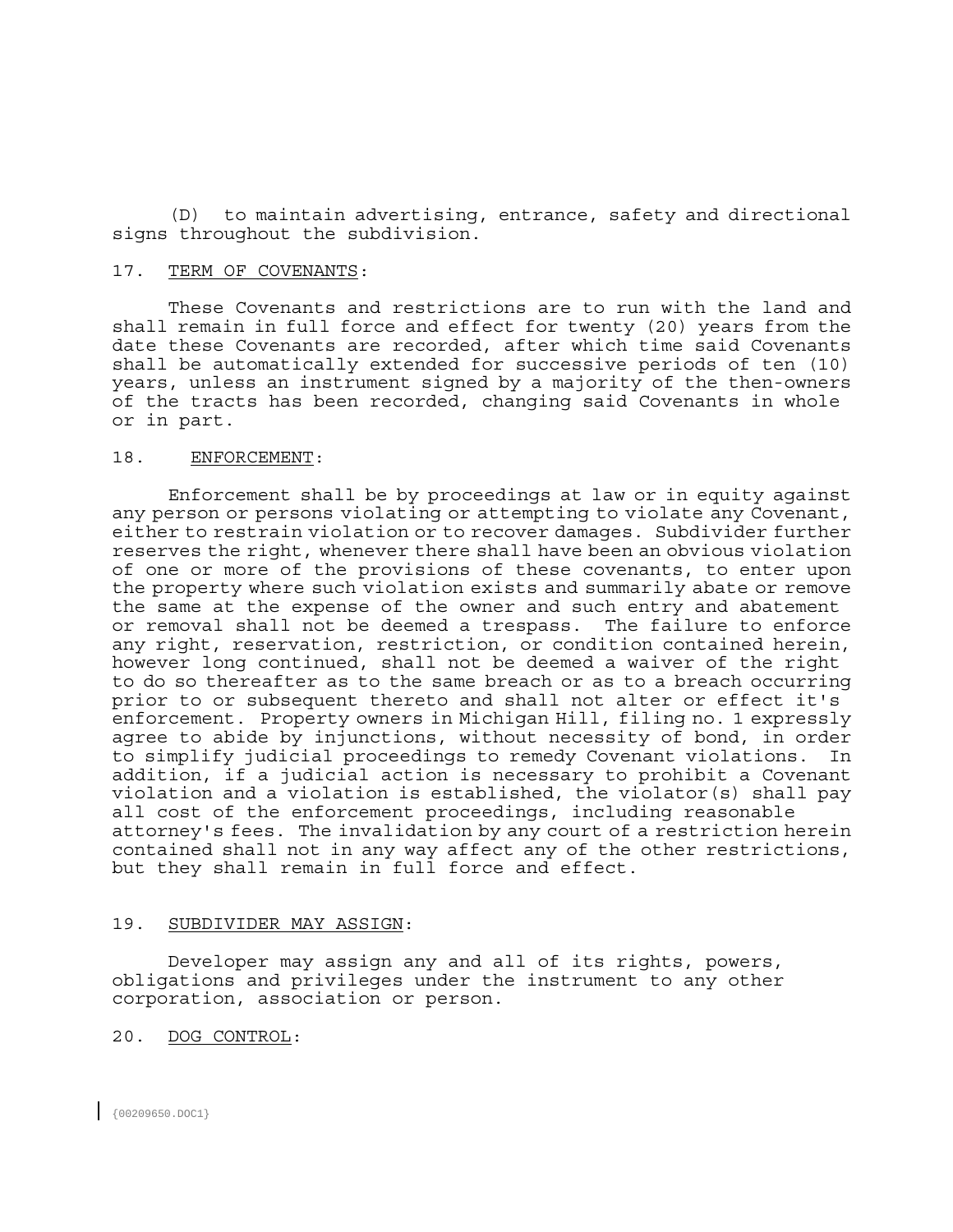Dogs shall not be permitted to run at large within the Subdivision or on adjacent lands and shall be required to be within the "positive control" of the owner thereof at all times. Positive control shall mean that the dog, when on the Lot of the owner thereof, is within the sight and earshot of an adult person on the Lot who is capable of summoning and controlling the dog, and, when off of the Lot (within the Subdivision or on adjacent lands) is tethered with a leash no longer than ten (10) feet in length one end of which shall be held by an adult person capable of controlling the dog. No tethered dog shall be left unattended off of the Lot of the owner thereof, or on said Lot if such animal regularly and continuously barks or yelps so as to be bothersome to others. Because of the hazards to wildlife and livestock any dog found to be in violation of this covenant may be summarily destroyed by the direction of the Board of Directors, or its designated representative.

## 21. MICHIGAN HILL RANCH OWNERS ASSOCIATION (MHROA):

 Michigan Hills Ranch Owners Association (MHROA) shall have dues payable by the purchaser of each lot in the Subdivision, in the amount of \$48.00 per year to be paid in installments of \$4.00 per month without interest until paid. The obligation for said dues shall be a lien upon the purchaser's lot until paid in full, junion in priority only to government tax liens and assessments of Park County, Colorado. Said lien shall be enforceable in the manner provided herein for enforcement of regular dues and assessments of the Association. The purpose of said dues obligation shall be primarily for road maintenance with the balance for necessary maintenance of common areas. All sums assessed by the Association but unpaid, together with such interest thereon as is herein after provided and costs of collection, shall be a charge on the land and shall be a perpetual and continuing lien upon the property against which each such assessment is made. Each such assessment, together with interest thereon and costs of collection thereof, as hereinafter provided and stated as well in the Articles of Incorporation and By-Laws of the Association, shall be a personal obligation of the person who was the Owner of such property at the time when the assessment fell due. Unpaid assessments shall constitute liens on the individual Lots, subject to foreclosure as provided in the By-Laws of the Association (MHROA).

 If dues are not paid on the date when due, as fixed by the MHROA in accordance herewith, then such assessments shall become delinquent and shall, together with such interest thereon as hereinafter provided and cost of collection, thereupon become a continuing lien on the Member's Lot which shall bind such property in the hands of the Member, his heirs, devisees, personal representatives and assigns. Said liens shall be enforced by appropriate court action of foreclosure in Park